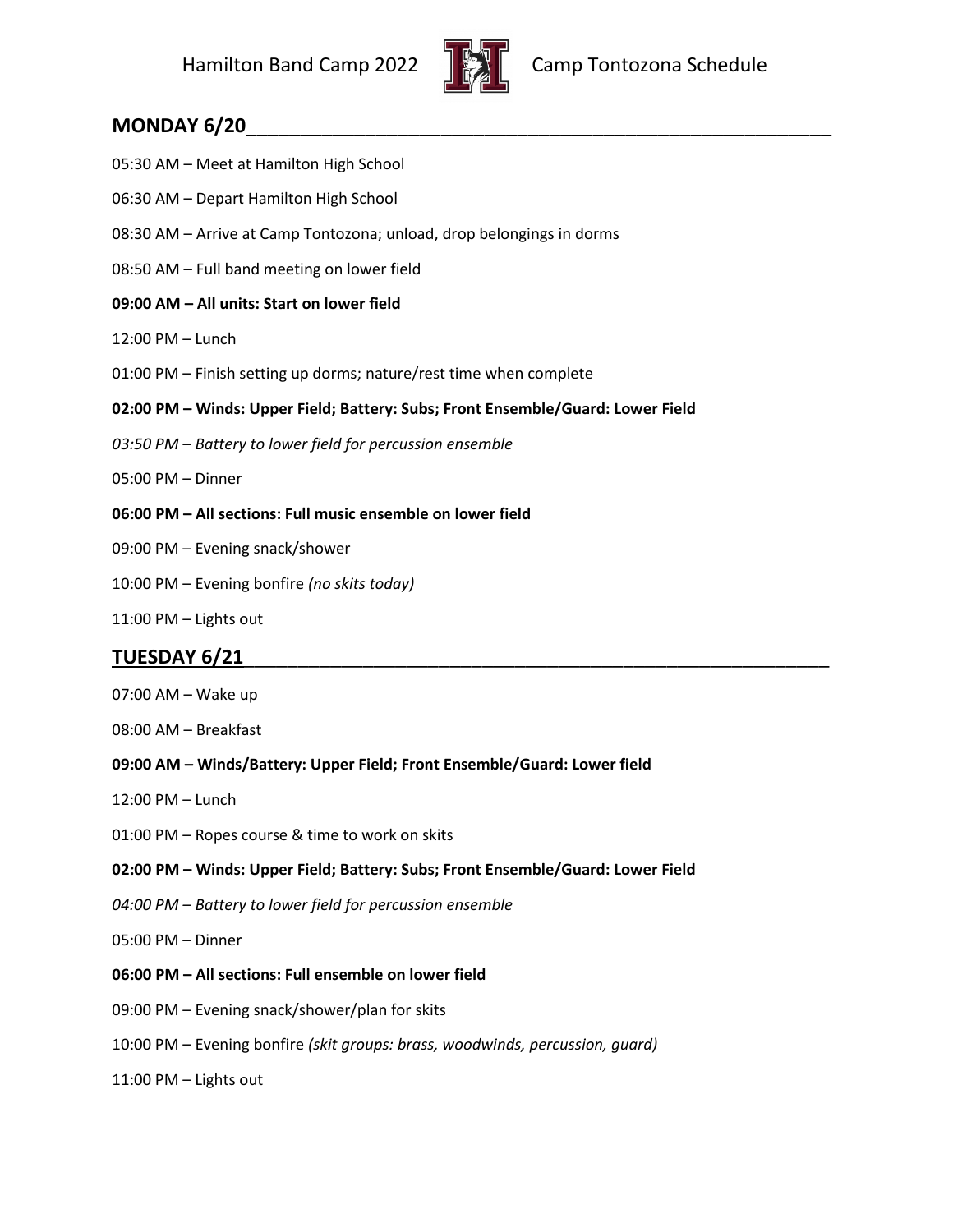

# **WEDNESDAY 6/22**\_\_\_\_\_\_\_\_\_\_\_\_\_\_\_\_\_\_\_\_\_\_\_\_\_\_\_\_\_\_\_\_\_\_\_\_\_\_\_\_\_\_\_\_\_\_\_\_\_\_\_

| 07:00 AM - Wake up                                                              |
|---------------------------------------------------------------------------------|
| 08:00 AM - Breakfast                                                            |
| 09:00 AM - Visual units: Upper field; Front Ensemble: Lower field               |
| 12:00 PM - Lunch                                                                |
| 01:00 PM - Band council meeting; everyone else nature/rest time                 |
| 02:00 PM - Winds: Upper Field; Battery: Subs; Front Ensemble/Guard: Lower Field |
| 04:00 PM - Battery to lower field for percussion ensemble                       |
| 05:00 PM - Dinner                                                               |
| 06:00 PM - All sections: Full ensemble on lower field                           |
| 09:00 PM - Evening snack/shower/plan for skits                                  |
| 10:00 PM - Evening bonfire (skit groups: grade levels)                          |
| 11:00 PM - Lights out                                                           |
| <b>THURSDAY 6/23</b>                                                            |
| 07:00 AM - Wake up                                                              |
| 08:00 AM - Breakfast                                                            |
| 09:00 AM - Visual units: Upper field; Front Ensemble: Lower field               |
| 12:00 PM - Lunch                                                                |
| 01:00 PM - Nature hike/waterfall swimming                                       |
| 02:30 PM - Winds: Upper Field; Battery/Front Ensemble/Guard: Lower Field        |
| 05:00 PM - Dinner                                                               |
| 06:00 PM - All sections: Full ensemble on lower field                           |
|                                                                                 |

- 10:00 PM Stargazing on upper field (bring a jacket!)
- 11:00 PM Lights out